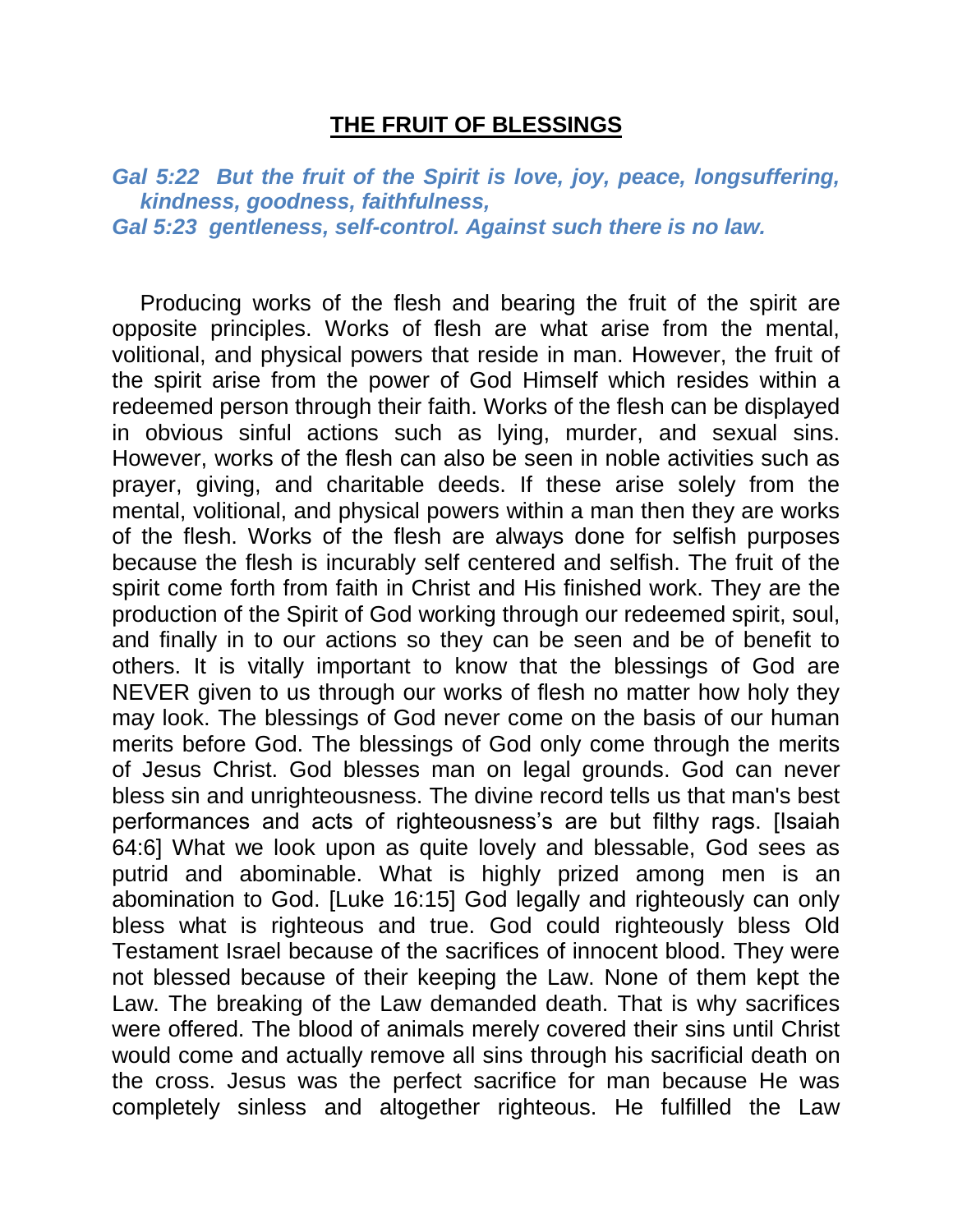completely in His 33 years upon the earth. He achieved perfect righteousness under the Law for us and as us. He was our representative. As our perfect representative He became fully identified with us by taking our sins upon Himself on the cross and became sin itself. When He did this He was cut off from God the Father who He had been in constant communion for all of eternity. Jesus shed His perfect sinless blood for the payment of our sins and transgressions. He died paying the full price for our iniquities. Once justice was fully secured Jesus arose from the dead, went into the heavenly holy of holies and placed his blood on the mercy seat of heaven. [Heb. 9:22-24] Having completed redemption for man, He sat down at the right hand of God's power. It is by this finished work of Christ [His achieved righteousness under the Law and His sacrificial death] that God can legally bless us. His perfect and righteous work demands God's blessing. When faith is placed in this finished work of Jesus then the Spirit will begin to bring blessing to and through that person. The Spirit was sent on the basis of and in confirmation of the finished work of Jesus. The Spirit NEVER responds to the works of the flesh. He only moves on the basis of the finished work of Jesus and when faith is placed in it by an individual. So we must establish the basis for God's blessings in our life. They come not by our merits, but solely upon the merits of Christ. To get this wrong is the forfeiture of the blessings of God.

Now this is where many Christians can get a misunderstanding. Many then think that their actions have no consequence in seeing the blessings of God manifest in their life. They surmise that since the blessings of God are given solely on the merits of Christ and His finished work that their actions do not matter. This is far from the truth. **It is true that God's blessings can NEVER come through the works of the flesh, HOWEVER, it is a fact that the blessings of God will PRIMARILY come through the fruit of the spirit in our lives, which are based upon our works of faith.** The blessings are given on the basis of Christ's merits, but they will be released and manifested in and through the fruit of the spirit in a believer's life. The fruit of the spirit is the work of the Holy Spirit through a person's spirit, soul, and then into their actions. The fruit of love, joy, peace, longsuffering, kindness, goodness, faithfulness, gentleness, and self-control all can be seen **outwardly by our actions**. These fruit do not find its source in the strivings of our flesh, but in the working of the Holy Spirit as we trust Him to do **FOR** us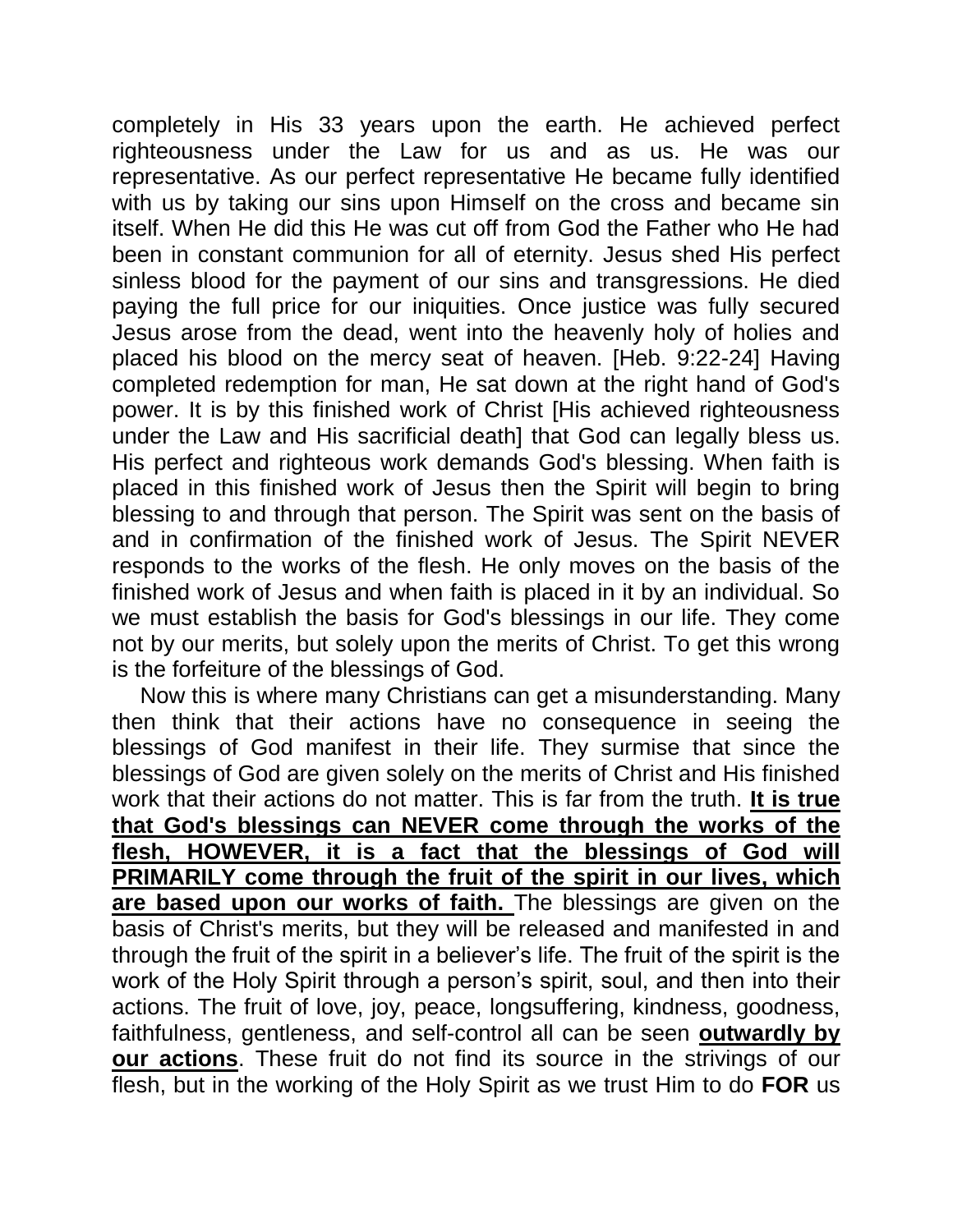all God's commands. God never asks from us, what He will not work out FOR us, IN us, and THROUGH us by His grace. Grace is what God does for us. Law is what we do for God. The fruit comes forth as a product of our faith in Christ and His finished work. Our faith in the gift of righteousness through Christ and in Him doing FOR us what is required of us will produce the fruit of righteousness in our life. **There are blessings connected with the spiritual fruit in our life.**

**Divine love brings blessings, joy brings blessings, peace brings blessings, longsuffering brings blessings, kindness brings blessings, goodness brings blessings, faithfulness brings blessings, gentleness brings blessings, and self control bring blessings.** 

A believer that has these fruit missing in their life will experience a barren life that is void of the manifest blessings of God. The blessings of God come on the basis of Jesus finished work but are released to us by the fruit of His Spirit working in us when we are walking faith in Him! If you are lacking blessings in your life look and see if the fruit of the spirit are manifest in your life. If you have any questions ask your spouse or a very close friend that is honest. They will let you know. The lack of the fruit of the spirit is not a result of not working enough for God, or the lack of doing seemingly noble or religious things. **It is the result of not resting and trusting in the finished work of Jesus and not acting upon the Spirit's revelation and leading within you.** You might be very busy in church work slaving away for Jesus, but if you are doing it in the strength of your flesh, for the purpose [this sometimes is subconscious] of getting God to bless you, then you will not have the fruit of the spirit manifest in your life, and thus you will not have the blessings of God released in and through you. As long as you are trying to produce for God, then the Spirit will rest and watch as you manufacture plastic fruit and tape them to your life. The Spirit is not here to strengthen your flesh child of God! He is here to manifest the perfections of Son of God in and through you when you place your faith in Him. He is here to manifest the character and life of Christ in you when you accept His